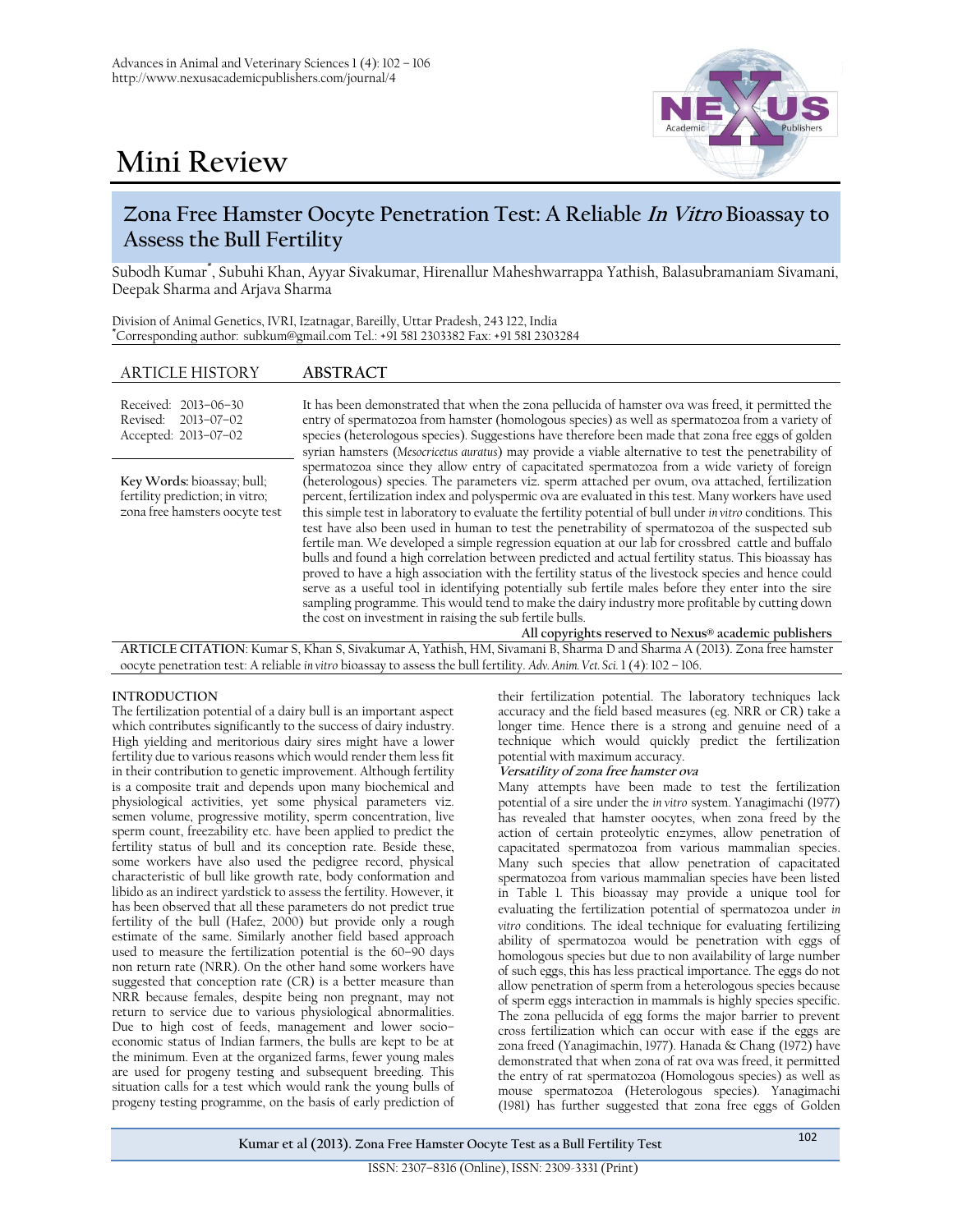Syrian Hamsters (*Mesocricetus auratus*) provide a viable alternative since they allow entry of capacitated spermatozoa from a wide variety of foreign (heterologous) species hence offer a reliable penetration test to test the penetrability of spermatozoa.

| Sl.            |                            | Zona free eggs from      |              |           |                          | Reference         |                         |
|----------------|----------------------------|--------------------------|--------------|-----------|--------------------------|-------------------|-------------------------|
| No.            | Spermatozoa from           | Guinea pig               | Hamster      | Mouse     | Rabbit                   | Rat               |                         |
|                | Cat                        |                          |              |           |                          |                   | Yanagimachi (1981)      |
| $\overline{2}$ | Deer Mouse                 |                          |              |           |                          |                   | Yanagimachi (1981)      |
| 3              | Dolphin                    |                          |              | X         |                          | X                 | Yanagimachi (1981)      |
| $\overline{4}$ | Goat                       |                          |              |           |                          |                   | Yanagimachi (1981)      |
| 5              | Guinea pig                 |                          |              |           |                          |                   | Yanagimachi (1981)      |
| 6              | Hamster                    |                          | $\checkmark$ | X         | X                        | X                 | Yanagimachi (1981)      |
|                | Human                      |                          | $\sqrt{}$    | X         | X                        | X                 | Yanagimachi (1981)      |
| 8              | Marmoset monkey            |                          |              |           | $\overline{\phantom{0}}$ |                   | Yanagimachi (1981)      |
| 9              | Mouse                      |                          |              | $\sqrt{}$ |                          |                   | Yanagimachi (1981)      |
| 10             | Pig                        | $\overline{\phantom{0}}$ |              |           |                          | $\qquad \qquad -$ | Yanagimachi (1981)      |
| $_{11}$        | Rabbit                     |                          |              |           | $\sqrt{}$                |                   | Yanagimachi (1981)      |
| 12             | Rat                        | -                        |              |           |                          |                   | Yanagimachi (1981)      |
| 13             | Sheep                      |                          |              |           |                          |                   | Pavlok et al. (1983)    |
| 14             | Nutrias (Myocastar Coypus) |                          |              |           |                          |                   | Jakubicka et al. (1989) |
| 15             | Stallion                   |                          |              |           |                          |                   | Samper et al. (1989)    |
| 16             | Cattle                     |                          | $\checkmark$ |           |                          |                   | Takahashi et al. (1989) |
|                |                            |                          |              |           |                          |                   | Kumar and Sharma (2001) |
| 17             | Poultry                    |                          | $\sqrt{}$    |           |                          |                   | Perkanyi et al. (1992)  |
| 18             | Buffalo                    |                          |              |           |                          |                   | Kumar and Sharma (2005) |

Zona free hamster eggs are generally used for human beings and have been found to have high correlation with the conception rate of males (Barros et al., 1978) though some workers have found opposite results as well (Zainul Rashid et al., 1998). The eggs also allow the penetration of capacitated spermatozoa of cattle (Bousquet and Brackett, 1982), horse (Brackett et al., 1982), pig (Imai et al., 1977), goat (Shoran & Hanada, 1985), horse (Samper et al., 1989), cat (Howard et al., 1988), poultry (Perkanyi et al., 1992) and off late, buffalo in our laboratory (Kumar and Sharma, 2005). Some workers considered this test to be a complete test to measure the fertilization potential however, Yanagimachi (1984) believes that no single test can measure all the aspects of sperm function. The zona free hamster test measures the ability of spermatozoa to undergo capacitation and thus acrosome reaction, fuse with egg plasma membrane and form sperm pronuclei. It is unable to measure other aspects such as penetration into cervical mucus, surviving in and reaching the site of fertilization and penetrating the cumulus mass and zona pellucida, all of which are essential prerequisites for *in vitro* fertilization.

#### **Methodology**

Colonies of Golden Syrian Hamsters (Fig 1) are obtained through systematic breeding. High energy feed and water are supplied ad libitum so as to prevent cannibalism among animals. Hamsters require a high plane of management which includes cleaning of their room regularly with phenyl solution, changing their caging and bedding (rice husk) every 4–5 days, providing them fresh water twice a day and 11–12 hrs of light for breeding purpose. One male is kept with four females and as the females conceive (visualized by fattening), they are put in separate cage. The gestation period is 15–17 days. The off spring are allowed to be with mother up to 21 days. After 8 weeks they are sexed by visualizing external genitalia and kept separately as male and females. About 10–14 week old (100–150 gm body weight) females hamsters are super ovulated to obtain a large number of eggs.

In normal cycle, a female hamster ovulates between 8–16 eggs approx 14 hrs after LH surge. To increase the number of recoverable eggs, super ovulation is induced by intra peritoneal

injection (Fig 2) of 50 IU of PMSG (Folligon ® Intervet, Holland) and 98 hrs, another i/p injection of 50 IU of hCG (Chorulon ®, Intervet, Holland). The animals are sacrificed 17– 18 hrs after hCG injection by cervical dislocation. Preparation of zona free eggs are performed in the sterile laminar flow hood where all precaution are taken to avoid contamination. Temperature of the room is maintained at  $33^{\circ}$ C and only red right is used in the room. The animal is pinned down and its musculature is cut open and oviducts are located (Fig 3). Both the oviducts are taken along with little portion of ovary so as to prevent any loss of egg. The cumulus mass is released by pricking the bag like (swollen) region of the ampuellae by a fine forceps (Fig.4.) under a dissecting microscope in a clean watch glass containing 1 ml modified sperm TALP medium. Cumulus mass is digested by treating for 1 minutes in 0.1% hyaluronidase enzyme solution. The released eggs (Fig 5) are carefully lifted using self drawn micropipettes attached to a rubber tubing and mouth piece and transferred to a 35 mm disposable petridish having 2 ml sperm TALP medium. The eggs are washed twice so as to ensure removal of all cumulus cells (Fig.6). These are again transferred to 0.1% trypsin solution for 1 minute (Fig 7). From here, eggs are quickly transferred to a 35 mm disposable petri dish having fertilization medium after their zona got freed. Zona free eggs (Fig. 8) are once again washed to make them ready for insemination and co–culture. Once the zona free and sperm suspension is ready, a 100 ml drop of sperm suspension (having concentration 3–6 million /ml). 8–10 zona free hamster ova are carefully lifted and gently transferred into sperm suspension drop. The drop is then covered with light mineral oil. The petridishes are kept in a  $CO<sub>2</sub>$  incubator ser at 35<sup>°</sup>C with a  $5\%$  CO<sub>2</sub> level and 99% humidity for 3 hrs. Three hours after the gamete interaction (co–culture), the petri dishes are taken out of incubator. Ova are taken out of sperm suspension drop and washed 4 times in medium. In order to evaluate the penetrability of spermatozoa, ova with small amount of accompanying medium were transferred to a centre of 4 wax spots on a microscopic slide. The ova are separated gently, so that they do not stick to each other. A cover slip was applied

**Kumar et al (2013). Zona Free Hamster Oocyte Test as a Bull Fertility Test** <sup>103</sup>

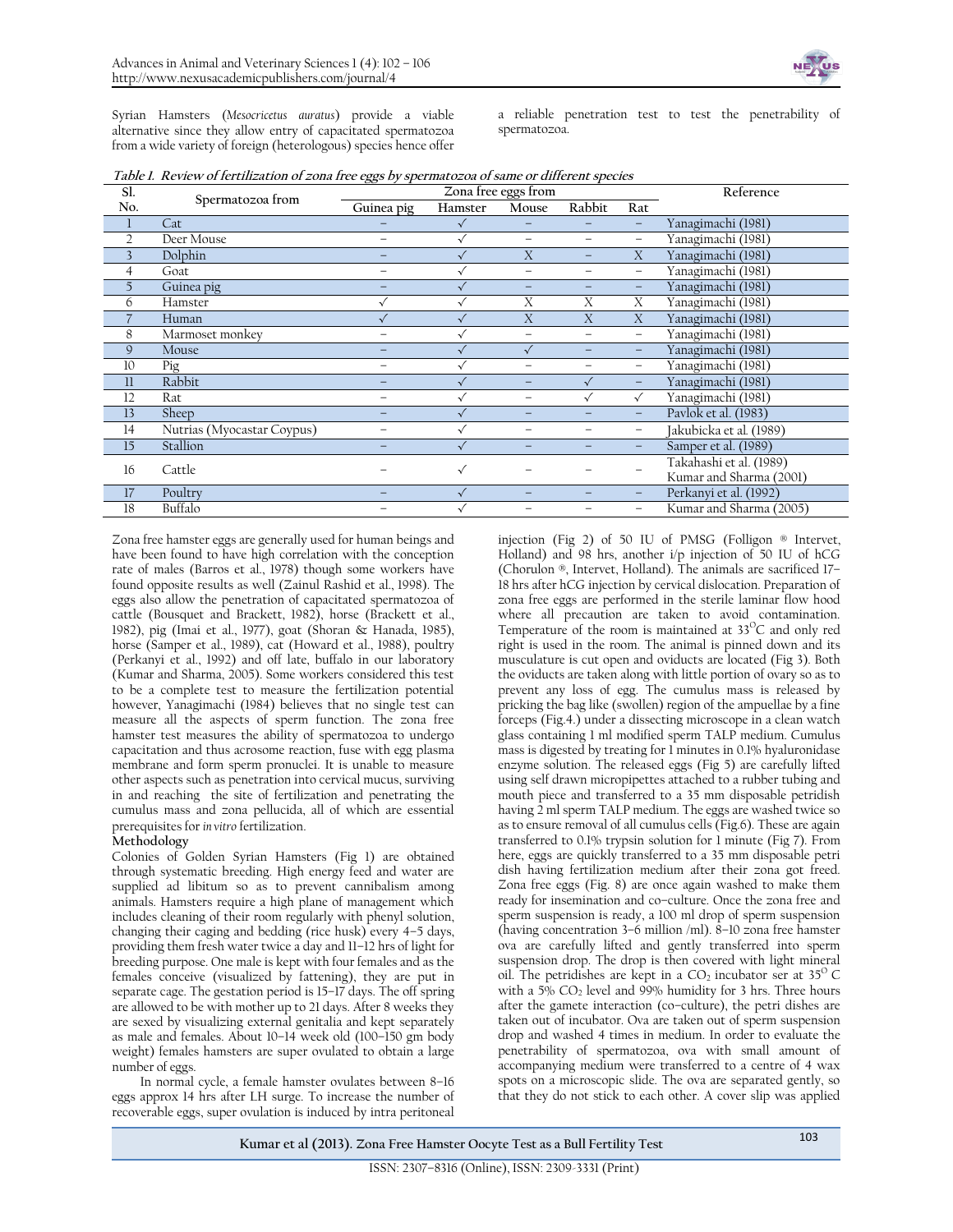



**Figure.1**. Female Golden Syrian hamsters (*Mesocricetus auratus*)



**Figure**. **2**. Female hamster being injected with gonadotrophin



**Figure 4**. Bag like region of ampullae of



**Figure**. **7**. Zona intact hamster ova undergoing trypsin digestion (63X)



Figure 5. Hamster ova with cumulus mass oozing out of ampullae (63X)



**Figure**. **8**. Zona free hamster ova (ZFHO; 320X)



**Figure 3**. Laprotomy and removal of oviduct from super ovulated female hamster.



**Figure 6**. Zona intact hamster ova (200X)



**Figure**. **9**. Buffalo sperm interacting with ZFHO (400X)



**Figure**.**10.** Swollen sperm head in ZFHO (400X)

over the wax spots and compressed gently in order to flatten them without rupturing.

Occasionally before mounting, the ova are stained in 1% eosin stain for a better visualization. We find many spermatozoa stuck to the periphery of ova, vigorously beating their tails and resembling a sunflower (Fig.9). A deeper look may show a swollen sperm head that has entered into the ova (Fig. 10). The tail of the sperm sheds down and only the sperm head merges into the ovum.

#### **Fertility prediction parameters**

The following parameters are evaluated in zona free hamster oocyte penetration test:

(i) *Sperm attached per ovum (SA/O):* It is the average number of sperm attached per ovum.

SA/O = (Total number of sperm attached in all the ova)/ (Total number of ova inseminated)

(ii) *Ova attached (OA):* It is the percent ova attached with sperm.

OA  $(\bar{\%})$  = (Total number of ova with attached sperm)/(Total number of ova inseminated) x 100

(iii) *Fertilization percent (FP):* It is the percent ova penetrated with sperm (Rogers et al., 1982))

FP  $(\% )$  = (Total number of ova penetrated with sperm)/(Total number of ova inseminated) x 100

(iv) *Fertilization Index (FI):* It is the average number of sperm heads within per ovum (Rogers et al., 1982).

FI = (Total number of swollen sperm heads within ova)/(Total number of ova inseminated)

**Kumar et al (2013). Zona Free Hamster Oocyte Test as a Bull Fertility Test** <sup>104</sup>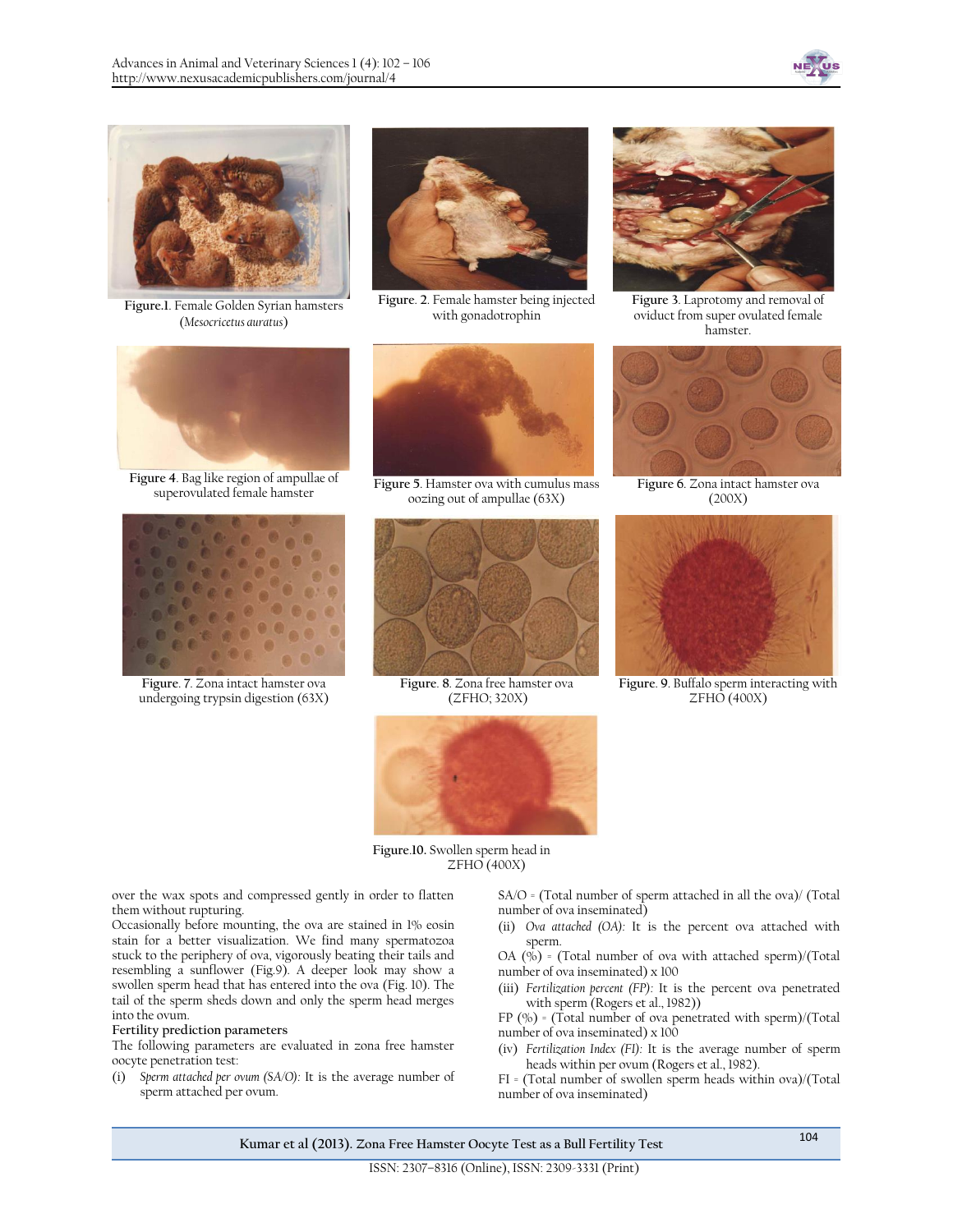

(v) *Polyspermic Ova (PO):* It is the percent ova showing poly spermy.

PO  $(\sqrt[6]{\circ})$  = (Total number of ova showing poly spermy)/ (Total number of ova inseminated) x 100

#### **Applications of zona free hamster oocyte penetration test (ZFHOPT)**

Positive trends between sperm vitteli and conception data using frozen semen sample both *in vitro* and *in vivo* were reported by Bousquet and Brackett (1981). High correlation with the percentage of hamster vitelli interacting with frozen thawed semen samples of two Holstein Bull with their 60 days NRR was reported by Bousquet and Braquet (1982). Similar reports were furnished by Berger & Parker (1989) in boar. Capability of zona free hamster eggs to allow penetration of spermatozoa from large number of foreign species does not mean that the former completely lacks the species specificity. The plasma membrane of the hamster egg has the greatest affinity for spermatozoa of its own species. Spermatozoa with intact acrosome are unable to penetrate zona free eggs even though they come in contact with them. Zona free hamster eggs permit penetration only if spermatozoa have undergone both capacitation and acrosome reaction (Yanagimachi, 1981). Further it has been reported that plasma membrane of hamster eggs lack a mechanism to block polyspermy which makes it different from other mammalian species. Employing zona free hamster test, Bousquet et al. (1983) reported the number of sperm interacting per ovum ranged from 1.6 to 3.8, number of sperm attached per ovum ranged from 1.4–2.9, number of sperm penetrated per ovum ranged from 1.5–1.8, percent ova penetrated ranged from 62–85% and percent ova interacting with sperm ranged from 76–92%. The NRR of these bulls ranged from 71.6–75.6%. It was observed that frozen thawed bull spermatozoa treated with 0, 10, 50 & 100 µg/ml heparin**,**  the fertilization percent (% ova penetrated) was 5.4, 50.5, 68.8 and 3.5% and corresponding figure for polyspermy were 0.0, 0.0, 3.0 and 8.0 % respectively (Lu and Gorden, 1988). Thus polyspermy increased with increase in FP. The same phenomenon was reported by Ramesha (1991) who found mean fertilization percent (range) to be 79.49. (59.09–82.61) percent for calcium ionophore A23 187 treated spermatozoa of Karan Fries Bulls.

Recently, Oh et al. (2010) used zona free hamster oocyte and standardized the procedure for the sperm penetration assays, resulting in greatly increased sensitivities for small and large litter size in pigs. The protocol increases the ability to discriminate between good and poor fertility groups and it was highly effective. Park et al. (2012) used zone free hamster test for evaluate and optimize a protocol to determinate bulls according to their sperm fertility ability by sperm penetration assay and found protocol accuracy was 95.7% in both the lower and high NRR with sensitivity of 95.5% and a specificity of 95.8%. Zona free hamster oocytes test was also used to investigate the importance of sperm glutathione treatment in sperm premature chromosome condensation (PCC) by Meybodi et al. (2012). Beside this, several studies on sperm fertility were carried out for human by zona free hamster oocytes penetration test. This test was also used for the assessment of the signaling pathway regulation of zn–α2 glycoprotein in human (Liu et al., 2012), revealing that zn–α2 glycoprotein affect sperm acrosome reaction through both, the cAMP/PKA and PKC pathways and play a critical role in sperm fertility. Other research work on ability of abnormally shaped human spermatozoa to adhere to and penetrate zona free hamster eggs suggest that assessment of morphology may be an unreliable measure for the individual of sperm fertilization ability and emphasized that sperm function testing is an important part of the evaluation of teratospermia (Bronson et

al., 2007). Zona free hamster oocyte penetration assay was used to evaluate the possible association between activation of the apoptosis cascade in human sperm and its oocyte penetration capacity results showed that apoptosis– related signaling appears to have a negative association with sperm–oocyte penetration. The exclusion of sperm presenting with those apoptosis–related features during assisted reproduction may improve success rates of procedures such as intrauterine insemination and *in vitro* fertilization (Grunewald et al., 2008). The effect of adjudin and different reagents on sperm functions, was evaluated by Li et al. (2013), wherein<br>sperm fertilizing ability was evaluated sperm fertilizing ability was by sperm penetration of zona–free hamster egg assay. Study demonstrated that adjudin inhibition of capacitation is reversible and its toxicity is low, opening the door for the examination of adjudin as a mediator of male fertility control. Adjudin may be a safe, efficient and reversible male antifertility agent and applicable to initial clinical trials of adjudin as a male anti fertility agent in humans.

We have suggested a linear predictive equation in cattle and buffalo, to predict the fertility potential of bulls in terms of conception rate by employing the ZFHOPT. We performed zona free hamster oocyte penetration test on crossbred cattle and buffalo. We deliberately chose the crossbred cattle because sperm motility and fertility have known to be a problem in crossbred bulls and their rejection rate have reported to be as high as 50% (Geetha et al., 2011). We found that, the average sperm attached per ovum in uncapacitated (controls) and capacitated (treated with capacitating agent) spermatozoa samples were 14.22 ± 0.52 and 20.47 ± 0.61; 126.48 ± 2.09 and 145.38 ± 1.86, for crossbred cattle and buffalo spermatozoa respectively. The ova attached for the same averaged 94.79 ± 1.02 and  $97.72 \pm 0.67$  % for crossbred cattle spermatozoa whereas for buffalo spermatozoa, the values for both, controls and treated samples averaged 100.00% (net increase being 0.00%). The mean fertilization percent for controls and treated cattle spermatozoa were  $54.21 \pm 1.98$  and  $74.16 \pm 1.42$  % and the corresponding values for buffalo spermatozoa were 74.21 ± 1.59 and 89.11 ± 1.18 % respectively. The corresponding values for fertilization index averaged 0.55 ± 0.02 and 0.78 ± 0.02 and  $0.79 \pm 0.02$  and  $1.10 \pm 0.03$  for crossbred cattle and buffalo spermatozoa respectively. The same values for polyspermic ova averaged 0.00 ± 0.00 and 4.48 ± 0.99 and 5.22 ± 1.22 and 21.69 ± 1.88 % for crossbred cattle and buffalo spermatozoa respectively. The increase in sperm attached per ovum, fertilization percent, fertilization index, due to PAF treatment was significant (P<0.01) in both the species whereas it was significant (P<0.05 ) for ova attached in cattle and polyspermic ova ( P<0.05 in cattle and <0.01 in buffalo). The fertilization parameters, viz. the sperm attached per ovum and fertilization index (for treated samples) in both the species had the highest  $R<sup>2</sup>$  values. These values were jointly regressed against the observed conception rates and the values of intercept constant (A), regression coefficients  $(B_1 \text{ and } B_2)$  were calculated. A prediction equation (Y= A+B<sub>1</sub>X<sub>1</sub> + B<sub>2</sub>X<sub>2</sub>) employing these two variables was fitted and the conception rates (CR) were predicted. The predicted CR showed a significant (P<0.01) sample coefficient (r) and rank correlation coefficient (R) with the observed CR in both the species viz. crossbred cattle and buffalo.

#### **CONCLUSION**

As because the results in our laboratory indicated that the ZFHOPT exhibited a high correlation between predicted and the actual fertility, it could hence be concluded that ZFHOPT could serve as a useful tool in identifying potentially sub fertile males before they enter into the sire sampling programme and